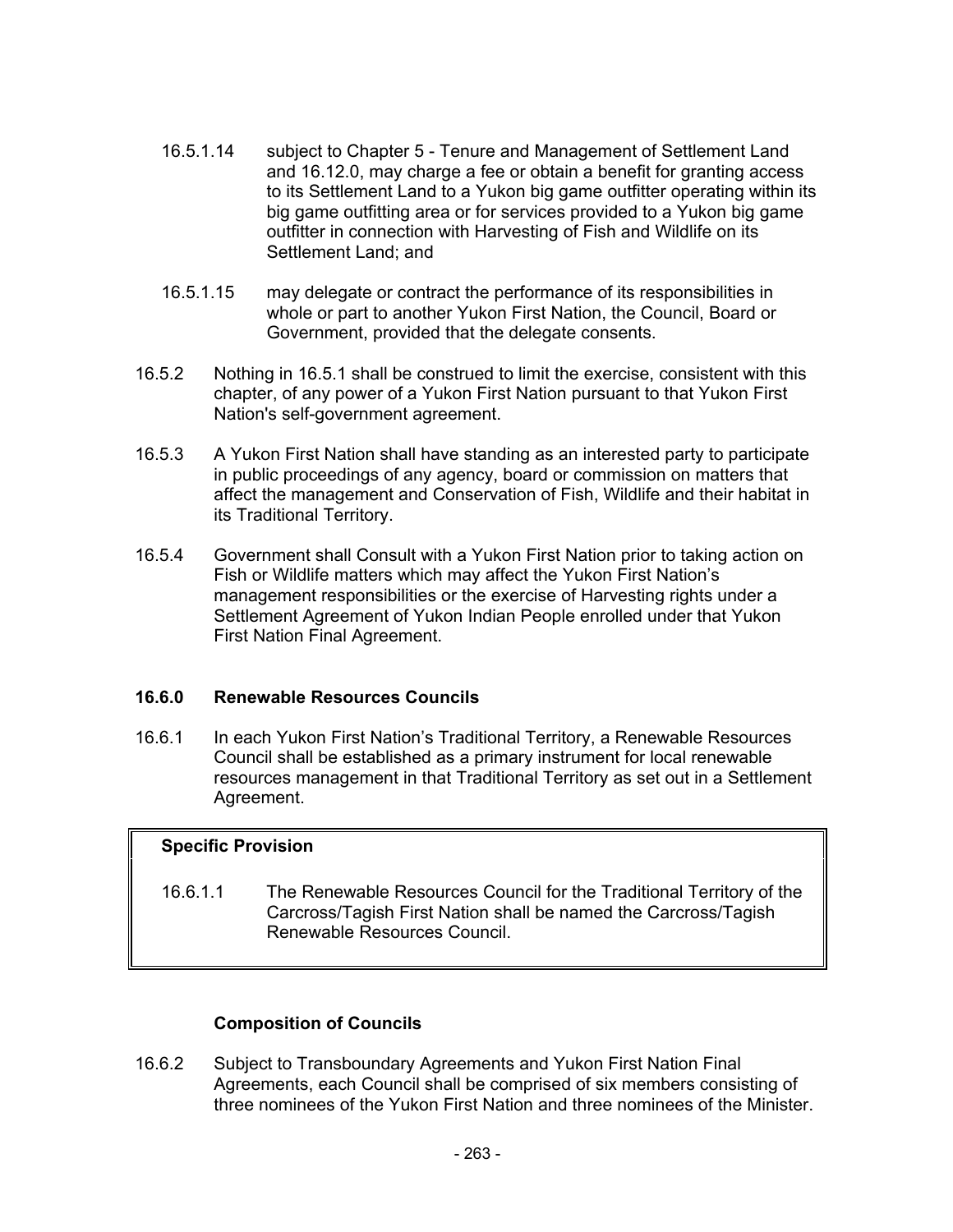# **Specific Provision** 16.6.2.1 The Carcross/Tagish First Nation and the Minister may each nominate one additional member as an alternate member to the Council. 16.6.2.2 Subject to 16.6.2.3, an alternate member may participate in the work of the Council. 16.6.2.3 An alternate member shall only receive remuneration and travel expenses and may only vote in the absence of a member nominated by the party which nominated the alternate.

- 16.6.3 Each Council shall determine its own procedures for selecting its chairperson from its membership. The Minister shall appoint the chairperson selected by the Council.
	- 16.6.3.1 In the event that a Council fails to select a chairperson within 30 days of the position being vacant, the Minister shall appoint a chairperson from the membership of the Council after Consultation with the Council.
- 16.6.4 Unless otherwise provided in a Yukon First Nation Final Agreement, Council members shall be resident within that Traditional Territory.

# **Specific Provision**

- 16.6.4.1 All nominees to the Council shall have resided in the Traditional Territory of the Carcross/Tagish First Nation for at least one year immediately prior to their appointment and shall have long term familiarity with renewable resources in the Traditional Territory of the Carcross/Tagish First Nation.
- 16.6.4.2 For the purpose of 16.6.4.1, a temporary absence from the Traditional Territory of the Carcross/Tagish First Nation, including an absence for the purpose of study or training, does not constitute an interruption of residency.
- 16.6.4.3 Prior to any appointments being made to the Council, the Minister and the Carcross/Tagish First Nation shall make reasonable attempts to reach a consensus as to the individuals which each party nominates to the Council.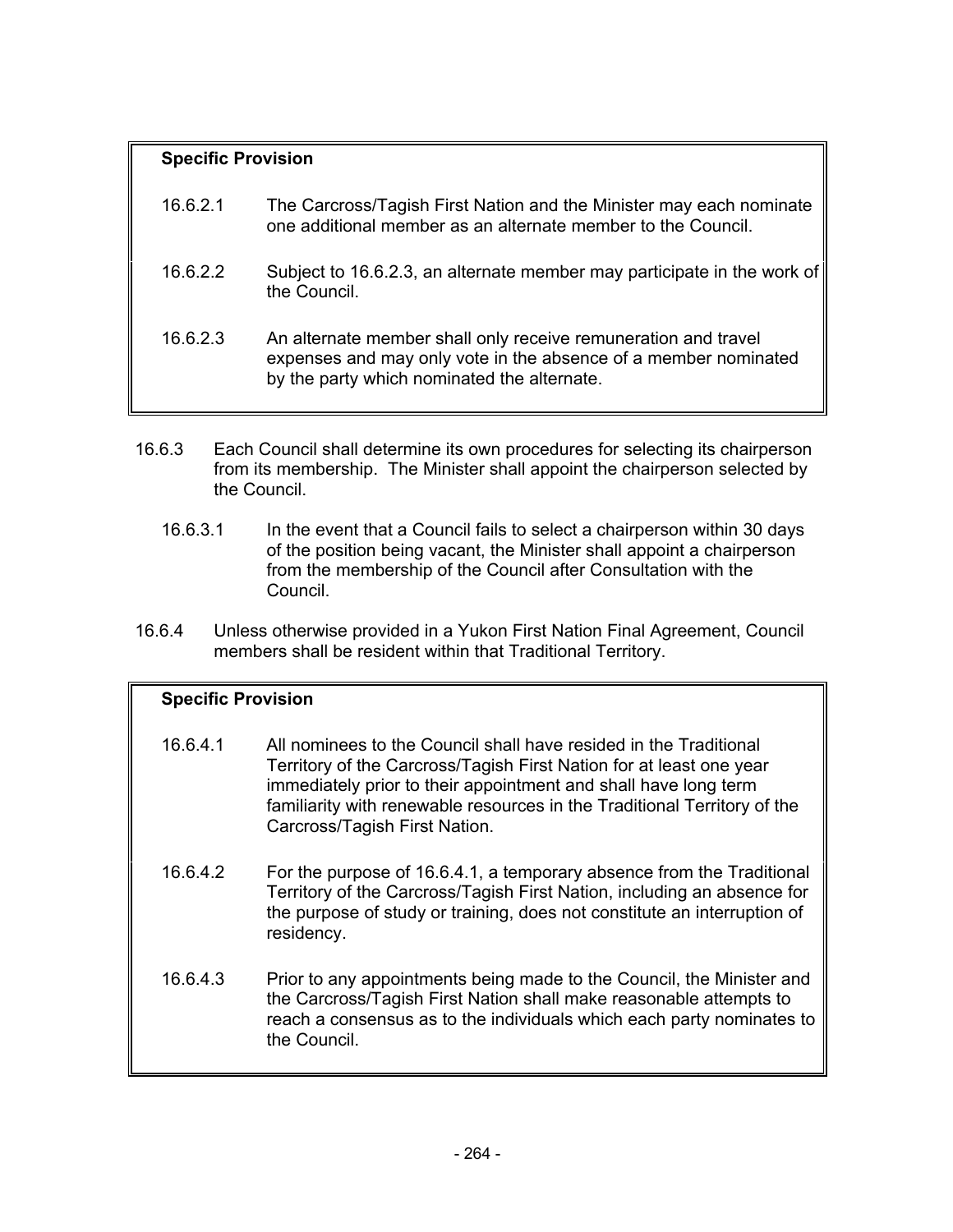| 16.6.4.4 | In attempting to reach consensus under 16.6.4.3, the Minister and the<br>Carcross/Tagish First Nation shall consider:                                                                                                                                                                                                                                                               |
|----------|-------------------------------------------------------------------------------------------------------------------------------------------------------------------------------------------------------------------------------------------------------------------------------------------------------------------------------------------------------------------------------------|
|          | any prospective nominee's familiarity with and sensitivity to the<br>(a)<br>culture and aspirations of the Carcross/Tagish First Nation;                                                                                                                                                                                                                                            |
|          | any prospective nominee's familiarity with renewable resource<br>(b)<br>issues and, in particular, with the harvesting of renewable<br>resources;                                                                                                                                                                                                                                   |
|          | the compatibility of proposed nominees; and<br>(c)                                                                                                                                                                                                                                                                                                                                  |
|          | any other matters to which the Minister and the Carcross/Tagish<br>(d)<br>First Nation agree.                                                                                                                                                                                                                                                                                       |
| 16.6.4.5 | If after having made the reasonable attempts required by 16.6.4.3, the<br>Minister and the Carcross/Tagish First Nation are unable to reach a<br>consensus, either party may give written notice to the other setting out<br>the names of the proposed nominees which it intends to designate to<br>the Council and 14 days thereafter may so designate those proposed<br>nominees. |

16.6.5 Unless otherwise provided in a Yukon First Nation Final Agreement, appointments to a Council shall be for a five year term, except for the initial appointments. One third of the initial appointments shall be made for three years, one third for four years, and one third for five years. Thereafter, the appointments shall be for five years. All appointments to the Council shall be during good behaviour.

## **Specific Provision**

- 16.6.5.1 All appointments to the Council shall be for a three year term, except for the initial appointments. For the initial appointments, one nominee of the Carcross/Tagish First Nation and one nominee of the Minister shall be appointed for one year, one nominee of the Carcross/Tagish First Nation and one nominee of the Minister shall be appointed for two years, and one nominee of the Carcross/Tagish First Nation and one nominee of the Minister shall be appointed for three years.
- 16.6.6 Each Council shall make provisions for public involvement in the development of its decisions and its recommendations.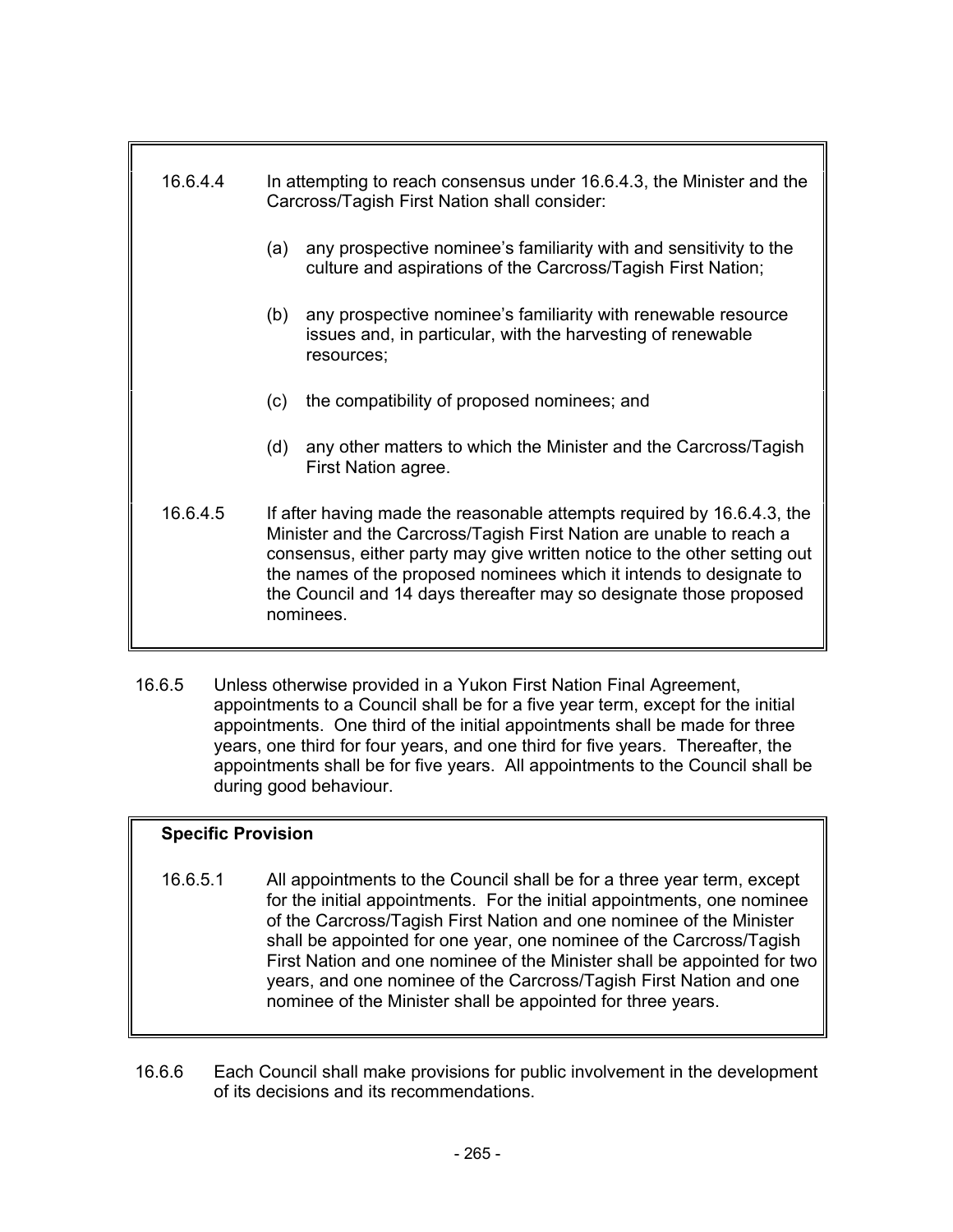- 16.6.7 Each Council shall prepare an annual budget, subject to review and approval by Government. The budget shall be in accordance with Government guidelines and may include:
	- 16.6.7.1 remuneration and travel expenses for attendance of Council members at Council meetings;
	- 16.6.7.2 the costs of public hearings and meetings;
	- 16.6.7.3 a budget for research review, public information and other activities; and
	- 16.6.7.4 other items as the Council and Government agree on; and

the approved budget of the Council shall be a charge on Government.

16.6.8 The first annual budget for a Council and a multi-year financial forecast of its operation shall be set out in the implementation plan for that Yukon First Nation Final Agreement.

#### **Powers and Responsibilities of Councils**

- 16.6.9 Each Council, acting in the public interest and consistent with this chapter, may make recommendations to the Minister, the affected Yukon First Nation, the Board and the Sub-Committee on any matter related to Conservation of Fish and Wildlife.
- 16.6.10 Subject to Yukon First Nation Final Agreements, and without restricting 16.6.9, each Council:
	- 16.6.10.1 may make recommendations to the Minister on the need for and the content and timing of Freshwater Fish and Wildlife management plans, including Harvesting plans, Total Allowable Harvests and the allocation of the remaining Total Allowable Harvest, for species other than the species referred to in 16.7.12.2;
	- 16.6.10.2 may make recommendations to the Board regarding local management concerns for the species referred to in 16.7.12.2;
	- 16.6.10.3 may make recommendations to the Salmon Sub-Committee on allocation of commercial and other uses of Salmon and on other matters designated in 16.7.17.12;
	- 16.6.10.4 may identify and recommend to the Board harvest requirements, including harvest requirements within the adjusted Basic Needs Level, within guidelines established in Yukon First Nation Final Agreements;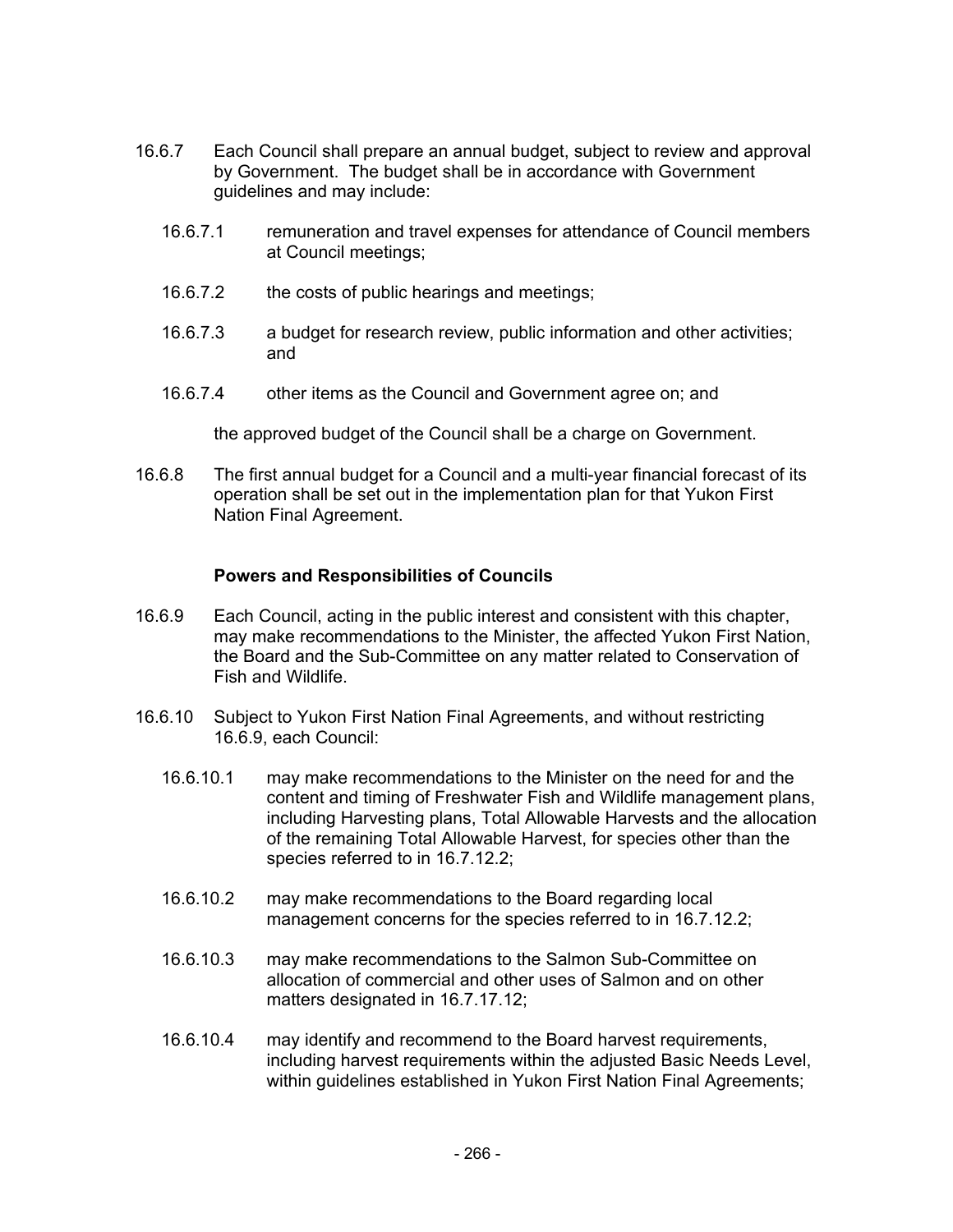- 16.6.10.5 may make recommendations to the Sub-Committee on the need for and the content and timing of Salmon management plans;
- 16.6.10.6 may establish bylaws under the Wildlife Act, R.S.Y. 1986, c. 178, in accordance with 16.11.0, for the management of Furbearers;
- 16.6.10.7 may make recommendations to the Minister and affected Yukon First Nation on the management of Furbearers;
- 16.6.10.8 may make recommendations to the Minister and affected Yukon First Nation, in accordance with 16.11.0, on the use of traplines and the reassignment of all new, vacant and under-utilized traplines;
- 16.6.10.9 may make recommendations to the Minister on priorities and policies related to enforcement of Legislation and on alternatives to penal sanctions with respect to Fish and Wildlife;
- 16.6.10.10 may review and make recommendations to the Minister on allocation of and terms and conditions for commercial uses of Wildlife and Fish other than Salmon;
- 16.6.10.11 may review and make recommendations to the Minister on applications for research permits granted by Government for Fish and Wildlife management-related research activities within the relevant Traditional Territory; and
- 16.6.10.12 may make recommendations to the affected Yukon First Nation regarding the Yukon First Nation's management of Fish and Wildlife on its Settlement Land pursuant to 16.5.1.8.
- 16.6.11 Each Council shall be granted status as an interested party to participate in public proceedings of any agency, board or commission on matters that affect the management and Conservation of Fish and Wildlife and their habitats within the relevant Traditional Territory for which that Council was established.
- 16.6.12 With the consent of the Minister and the affected Yukon First Nations, a Council may merge with other Councils to establish a regional Council with the same powers and responsibilities as a Council.
- 16.6.13 The Minister shall recommend to the Yukon Legislative Assembly an amendment to the Wildlife Act, R.S.Y. 1986, c. 178 to enable the Council to establish bylaws under the Wildlife Act, R.S.Y. 1986, c. 178 pursuant to 16.6.10.6.